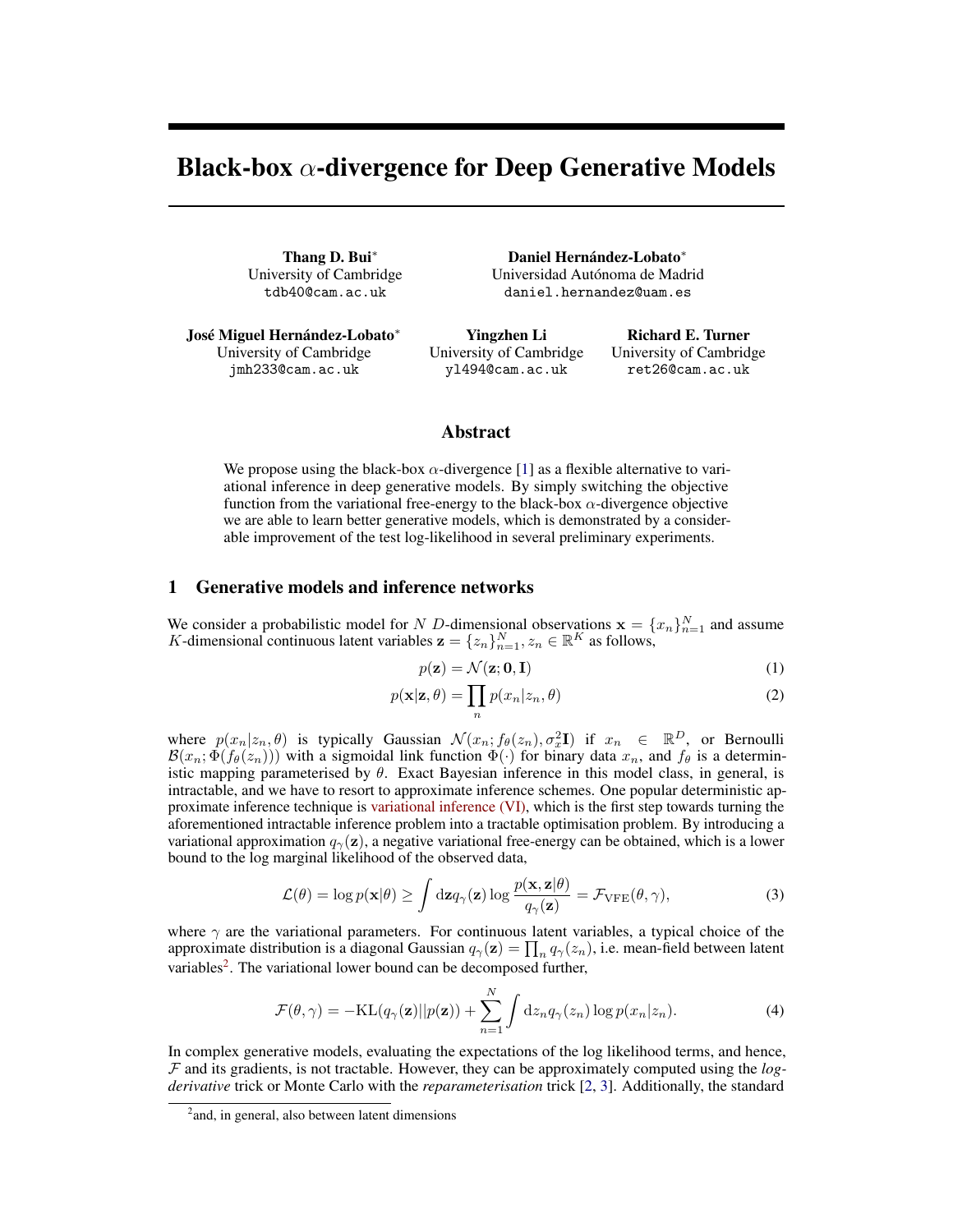VI formalism requires  $N$  sets of parameters to be optimised. This can be avoided using a recognition model or inference network,  $q_{\gamma}(z_n) = \mathcal{N}(z_n; \mu_{\gamma}(x_n), \sigma^2_{\gamma}(x_n))$ , where  $\gamma$  parameterises the mapping from the observed data  $x_n$  to the mean and variance of q. Because the objective is a variational free energy, and the architecture involves a generative mapping (decoder) and a recognition mapping (encoder), this class of models is often referred to as the [variational auto-encoder \(VAE\).](#page-0-1)

One simple, but powerful, extension of the [VAE](#page-0-1) is the [importance weighted auto-encoder \(IWAE\)](#page-0-1) [\[4\]](#page-2-3). This method is derived using importance sampling, but it returns for a tighter lower bound compared to the VAE free energy (for  $K > 1$ ),

<span id="page-1-0"></span>
$$
\mathcal{L}(\theta) = \log p(\mathbf{x}|\theta) \ge \sum_{n=1}^{N} \log \frac{1}{K} \sum_{k=1}^{K} \frac{p(x_n, z_{n,k}|\theta)}{q_{\gamma}(z_{n,k})} = \mathcal{F}_{\text{IWAE}}(\theta, \gamma),\tag{5}
$$

where  $z_{n,k=1:K}$  are K independent samples from  $q_{\gamma}(z_n)$ . The bound in eq. [\(5\)](#page-1-0) saturates as  $K \to \infty$ .

#### 2 Black-box  $\alpha$ -divergence

Black-box  $\alpha$ -divergence is a recently proposed framework for approximate inference which includes [VI](#page-0-1) as a particular case [\[1\]](#page-2-0). This general scheme uses the factor tying scheme employed in Stochastic Expectation Propagation [\[5\]](#page-2-4), but applies this directly to the Power-Expectation Propagation energy, yielding a closed form energy function that can be directly optimised without the need for message passing. Furthermore, black-box  $\alpha$ -divergence can be applied to a variety of probabilistic models and can be scaled to large-scale datasets.

The black-box  $\alpha$ -divergence objective for the generative model described above is

<span id="page-1-1"></span>
$$
\mathcal{F}_{\text{BBAE}} = \sum_{n=1}^{N} \left( \log \mathcal{Z}_{p(z_n)} - \log \mathcal{Z}_{q(z_n)} - \frac{1}{\alpha} \log \mathbb{E}_q \left[ \left( \frac{p(x_n | z_n, \theta)}{f(z_n)} \right)^{\alpha} \right] \right) \tag{6}
$$

where  $p(z_n) = \exp(s(z_n) \cdot \lambda_0 - \log \mathcal{Z}_{p(z_n)})$ ,  $f(z_n) = \exp(s(z_n) \cdot \lambda_n)$ ,  $q(z_n) = \exp(s(z_n) \cdot \lambda_0 + \lambda_0 \cdot \lambda_n)$  $\lambda_n$ ) – log  $\mathcal{Z}_{q(z_n)}$ ) are the prior, un-normalised factor approximation and posterior distribution corresponding to the  $n$ -th data-point, respectively. Similar to the [VAE,](#page-0-1) we can employ a recognition model to parameterise the factor approximation. Namely,  $f(z_n) \propto \mathcal{N}(z_n; \mu_\gamma(x_n), \sigma_\gamma^2(x_n))$ . We will refer to this objective for the recognition model ( $\theta$ ) and the generative model ( $\gamma$ ) as the [black-box](#page-0-1)  $\alpha$ [auto-encoder \(BBAE\).](#page-0-1)

In general, the expectations in the objective above can not be evaluated analytically. However, they can be approximated using Monte-Carlo with K samples drawn from  $q(z_n)$ ,

<span id="page-1-2"></span>
$$
\mathcal{F}_{\text{BBAE}} \approx \sum_{n=1}^{N} \left( \log \mathcal{Z}_{p(z_n)} - \log \mathcal{Z}_{q(z_n)} - \frac{1}{\alpha} \log \frac{1}{K} \sum_{k=1}^{K} \left( \frac{p(x_n | z_{n,k}, \theta)}{f(z_{n,k})} \right)^{\alpha} \right) \tag{7}
$$

#### 2.1 Connections to VAE, IWAE, and the variational Rényi free energy

- As  $\alpha \to 0$ , the objective in eq. [\(6\)](#page-1-1) becomes the [VAE](#page-0-1) objective in eq. [\(4\)](#page-0-2). See [\[1,](#page-2-0) [6\]](#page-2-5) for further details.
- When  $\alpha = 1$ , the Monte-Carlo estimate of the [BBAE](#page-0-1) objective in eq. [\(7\)](#page-1-2) is identical to the [IWAE](#page-0-1) objective in eq. [\(5\)](#page-1-0). This identity is, perhaps, surprising given the difference between the motivation and approaches taken to arrive at the IWAE and the BBAE.
- The black-box  $\alpha$  divergence objective is a special case of the variational Rényi (VR) bound [\[7\]](#page-3-0), when the size of data minibatches in the stochastic VR objective is 1.

#### 3 Preliminary experiments

The proposed training scheme is evaluated using a deep generative model on two datasets: binarised MNIST [\[8\]](#page-3-1) and Omniglot [\[9\]](#page-3-2). The generative and recognition mappings are both neural networks, each with one deterministic hidden layer of 400 units. We train the model using the BBAE objective with different  $\alpha$  values, and the VAE objective, during a total of 2000 epochs. The quality of the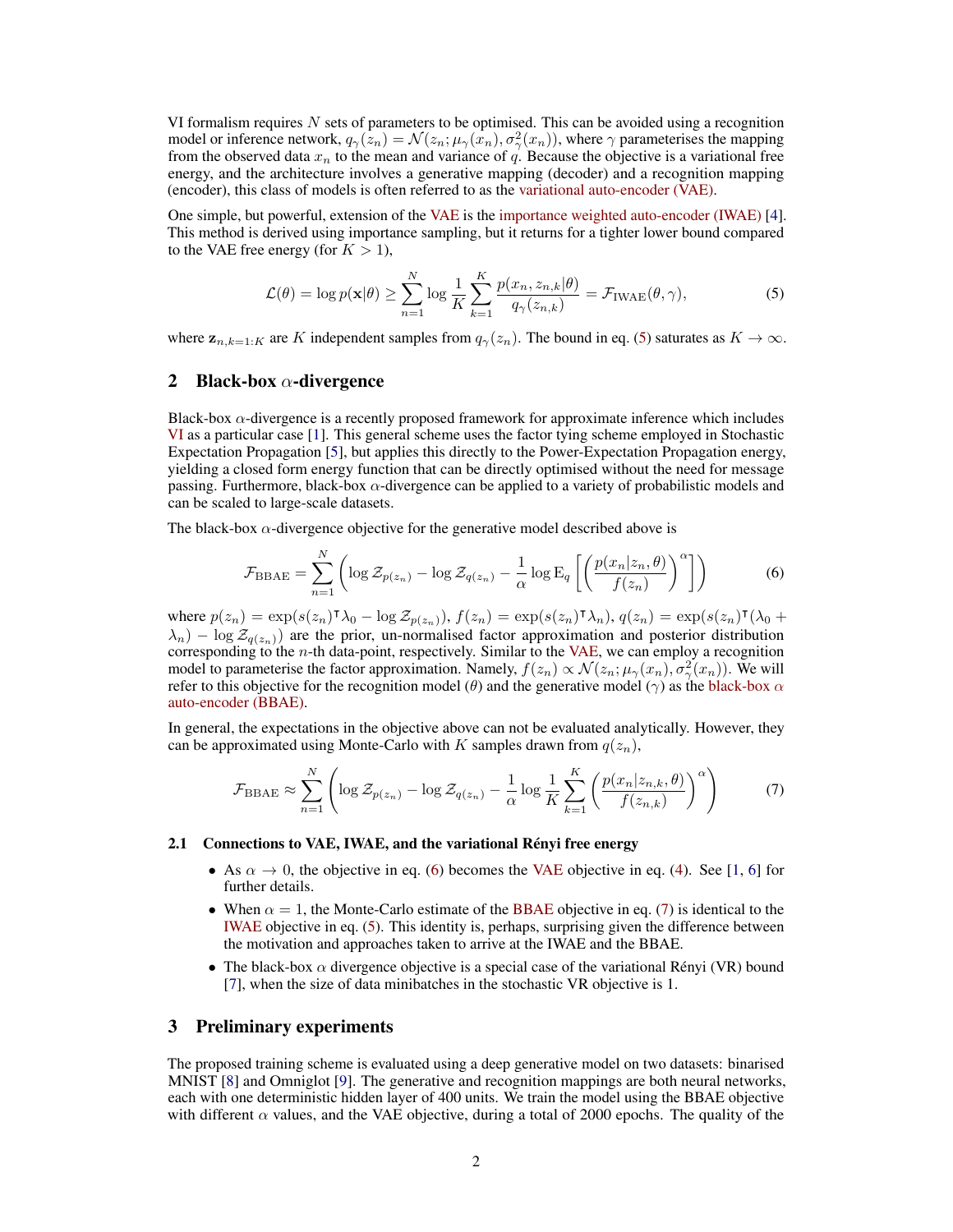inference and generative networks learnt is compared using the log-likelihood of test images, which is computed using importance sampling with 2000 samples drawn from the recognition model [\[3\]](#page-2-2). The results averaged over 5 trials are displayed in fig. [1.](#page-2-6) These results show a gain obtained by simply changing the training objective from VAE/IWAE to BBAE, demonstrated by a better log-likelihood on test data for  $\alpha$  values bigger than 1, such as  $\alpha = 2$ .



<span id="page-2-6"></span>Figure 1: Average test log-likelihood in nats.

# 4 Conclusions and Future Work

We have described how Black-box  $\alpha$ -divergence can be used in the context of un-supervised learning to find a generative mapping (decoder) and a recognition mapping (encoder) to explain the observed data. Black-box  $\alpha$ -divergence is a very general method for approximate inference that is able to obtain, as a particular case, previous methods for un-supervised learning, including the [VAE](#page-0-1) ( $\alpha \to 0$ ) and the [IWAE](#page-0-1) ( $\alpha = 1$ ). Furthermore, by changing the value of  $\alpha$  we are able to obtain generative and recognition models with better properties. In particular, the results show that setting  $\alpha > 1$  provides better results in terms of the test log-likelihood than the [VAE](#page-0-1) or the [IWAE.](#page-0-1)

Regarding future work we will consider a deep analysis of the reasons for which  $\alpha > 1$  gives better results on the datasets investigated. The is complex as it involves an interaction between the  $\alpha$ -divergence selected (i.e. setting of  $\alpha$ ), and the Monte Carlo approximation. Moreover, we also plan to extend the variational framework to handle the uncertainty in the weights of the generative model  $(\theta)$ . By doing so we expect to capture complicated patterns in the generative distribution and to obtain improved results in consequence.

## References

- <span id="page-2-0"></span>[1] J. M. Hernández-Lobato, Y. Li, M. Rowland, D. Hernández-Lobato, T. Bui, and R. E. Turner, "Black-box α-divergence minimization," in *33rd International Conference on Machine Learning*, 2016.
- <span id="page-2-1"></span>[2] D. P. Kingma and M. Welling, "Auto-encoding variational Bayes," in *International Conference on Learning Representations*, 2014.
- <span id="page-2-2"></span>[3] D. J. Rezende, S. Mohamed, and D. Wierstra, "Stochastic backpropagation and approximate inference in deep generative models," in *31st International Conference on Machine Learning*, pp. 1278–1286, 2014.
- <span id="page-2-3"></span>[4] Y. Burda, R. Grosse, and R. Salakhutdinov, "Importance weighted autoencoders," *International Conference on Learning Representations*, 2016.
- <span id="page-2-4"></span>[5] Y. Li, J. M. Hernández-Lobato, and R. E. Turner, "Stochastic expectation propagation," in *Advances in Neural Information Processing Systems 29*, 2015.
- <span id="page-2-5"></span>[6] T. Minka, "Divergence measures and message passing," tech. rep., Microsft Research, 2005.